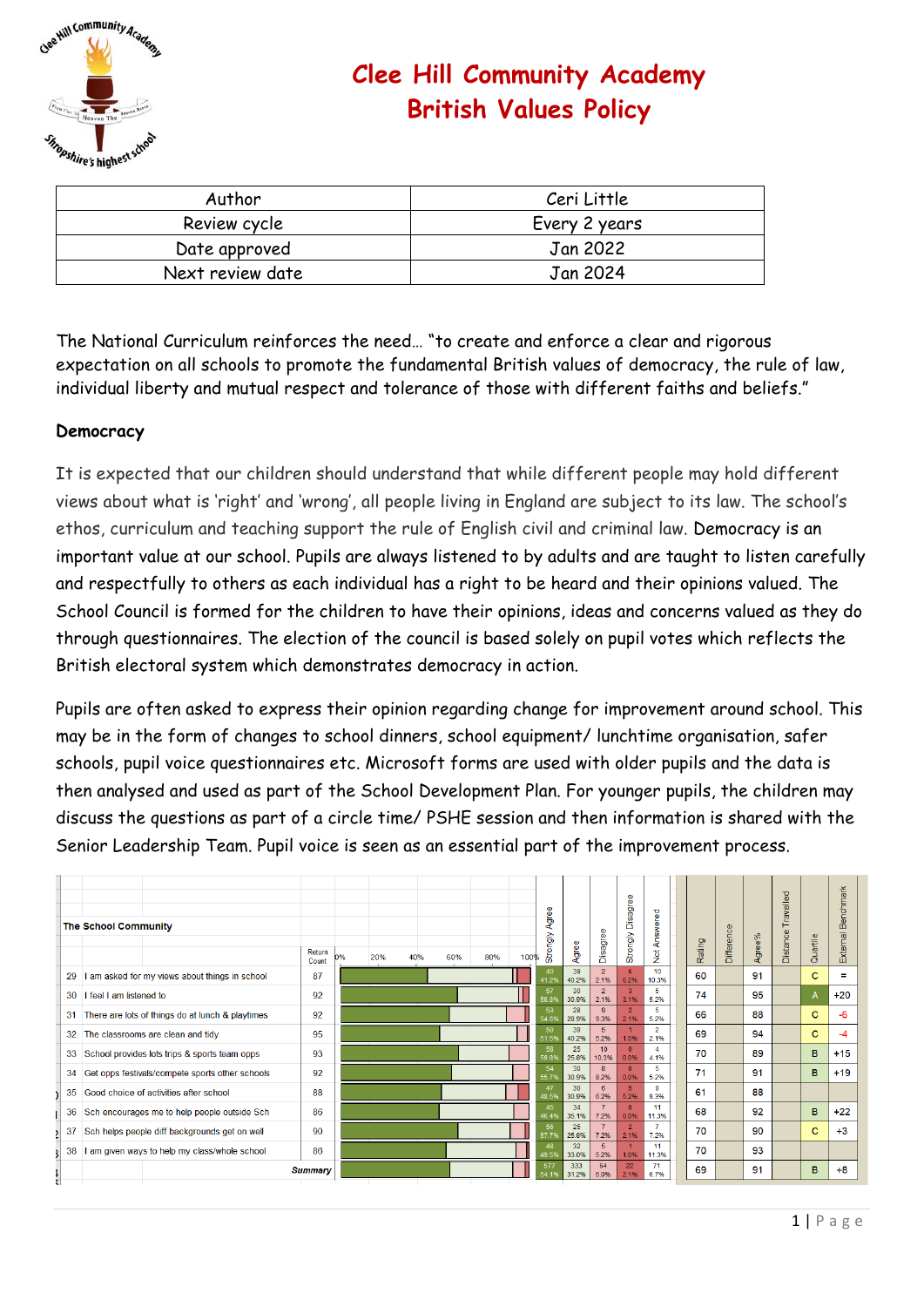## **The Rule of Law**

The importance of laws and rules, whether they are those that govern the class, the school or the country, are consistently reinforced. Each class also discusses and sets its own rules that are clearly understood by all and seen to be necessary to ensure that every class member is able to learn in a safe and ordered environment. Our pupils are taught the value and reasons behind laws, that they govern and protect us, the responsibility it involves and the consequences when laws are broken. Visits from authorities such as the police and fire service etc. are regular parts or our calendar and help reinforce this message.

#### **Individual Liberty**

Pupils are actively encouraged to make choices, knowing that they are in a safe and supportive environment. As a school we educate and provide boundaries for our pupils to make choices safely, through the provision of a safe environment and an empowering education. Our pupils are encouraged to know, understand and exercise their rights and personal freedoms and are advised how to exercise these safely; examples of this can be clearly seen in our e-safety, exploring spirituality and discrete PSHE lessons. Whether it is through choice of challenge; of how they record; of participation in our numerous extra- curricular activities; our pupils are given the freedom to make choices.

#### **Mutual Respect**

Part of our school ethos and behaviour policy are based around core values such as 'respect' and 'responsibility' and these values determine how we live as a community at Clee Hill Community Academy. The pupils know and understand that it is expected and imperative that respect is shown to everyone, whatever differences we may have and to everything, however big or small. The core value of respect at our school underpins our work every day both in and out of the classroom. School Assemblies promote our Values (changed  $\frac{1}{2}$  termly) and this is reinforced through our classroom learning.

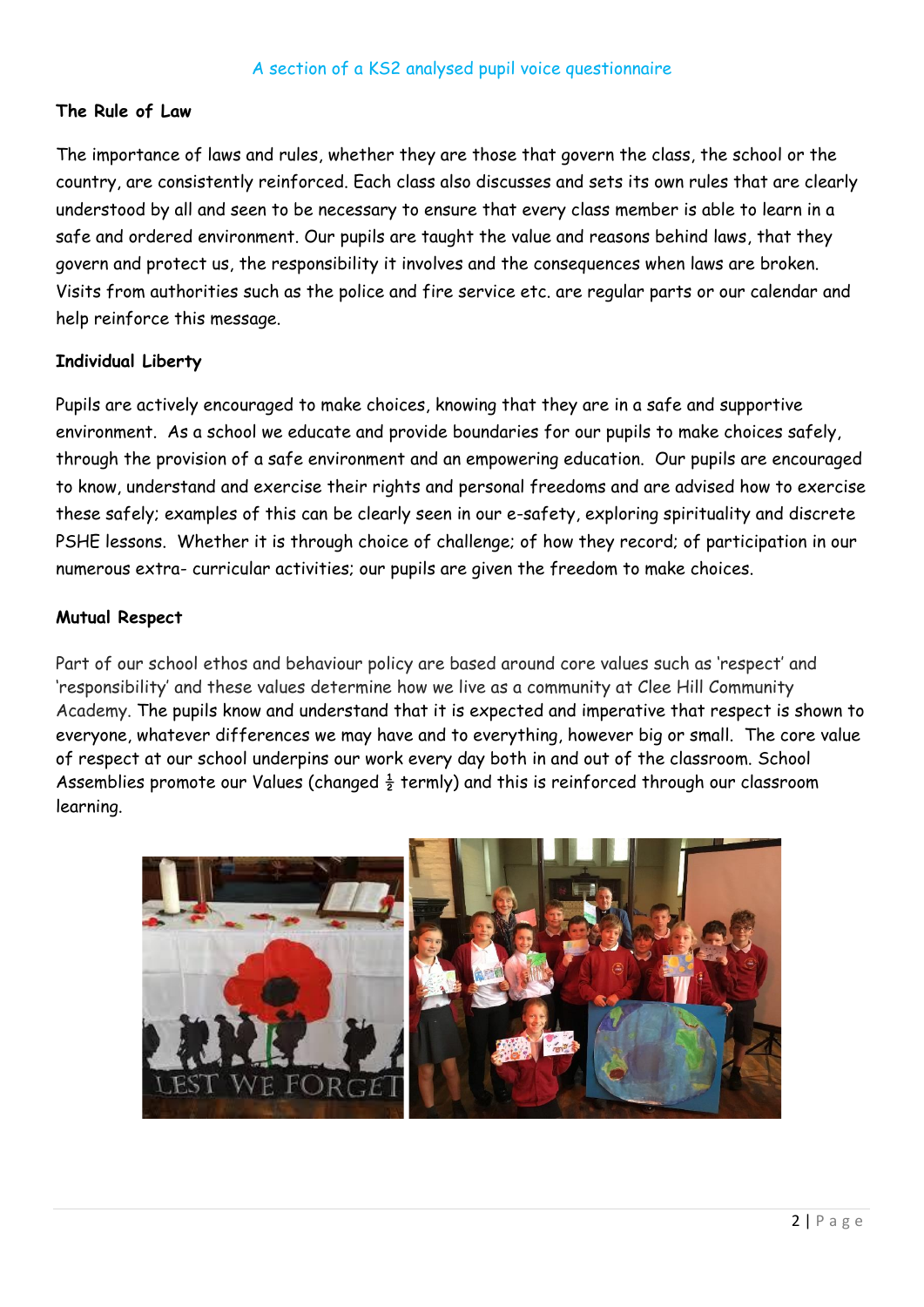# **Tolerance of those with Different Faiths and Beliefs**

This is achieved through enhancing pupils' understanding of their place in a culturally diverse society through assemblies, Exploring Spirituality, PSHE and other opportunities. We use opportunities such as the sporting events and Reading Miles to study and learn about life and culture in countries. We welcome visitors from other schools and association that are not predominately white British and enjoying a depth of study during themed weeks. Here, beliefs, traditions and customs are studied in depth, with visitors being invited into our school to enrich and extend understanding. Through this our pupils gain an enhanced understanding of their place in a culturally diverse society.



Given the rural locality of Clee Hill and the limited exposure to a range of different ethnic backgrounds/ beliefs, the school prioritises visits to a variety of places of worship to enable pupils the opportunities to learn more about life beyond Shropshire. These include biannual trips to:

- the Islamic Experience, Birmingham
- Shri Venkateswara (Balaji) Temple, Tividale
- Singers Hill Synagogue, Birmingham

The school also has very close links with St Peter's Church, Clee Hill and other churches within the parish.

## **British Values through the Curriculum**

Interwoven within the curriculum in a range of curriculum areas are planned opportunities to teach the values of our society. Some examples are;

• **History:** How we influence democracy is explored though the curriculum and assemblies. This includes looking at historical figures such as Nelson Mandela and Gandhi and exploring the effectiveness of different approaches. The Rule of Law and the importance of laws, whether they be those that govern the class, the school, or the country is consistently reinforced at Clee Hill Community Academy. Britain and its influence in modern times are aspects woven into our imaginative learning projects including special celebrations days throughout the year. Pupils are encouraged to know, understand and exercise their rights, whilst understanding that with exercising their rights comes responsibility.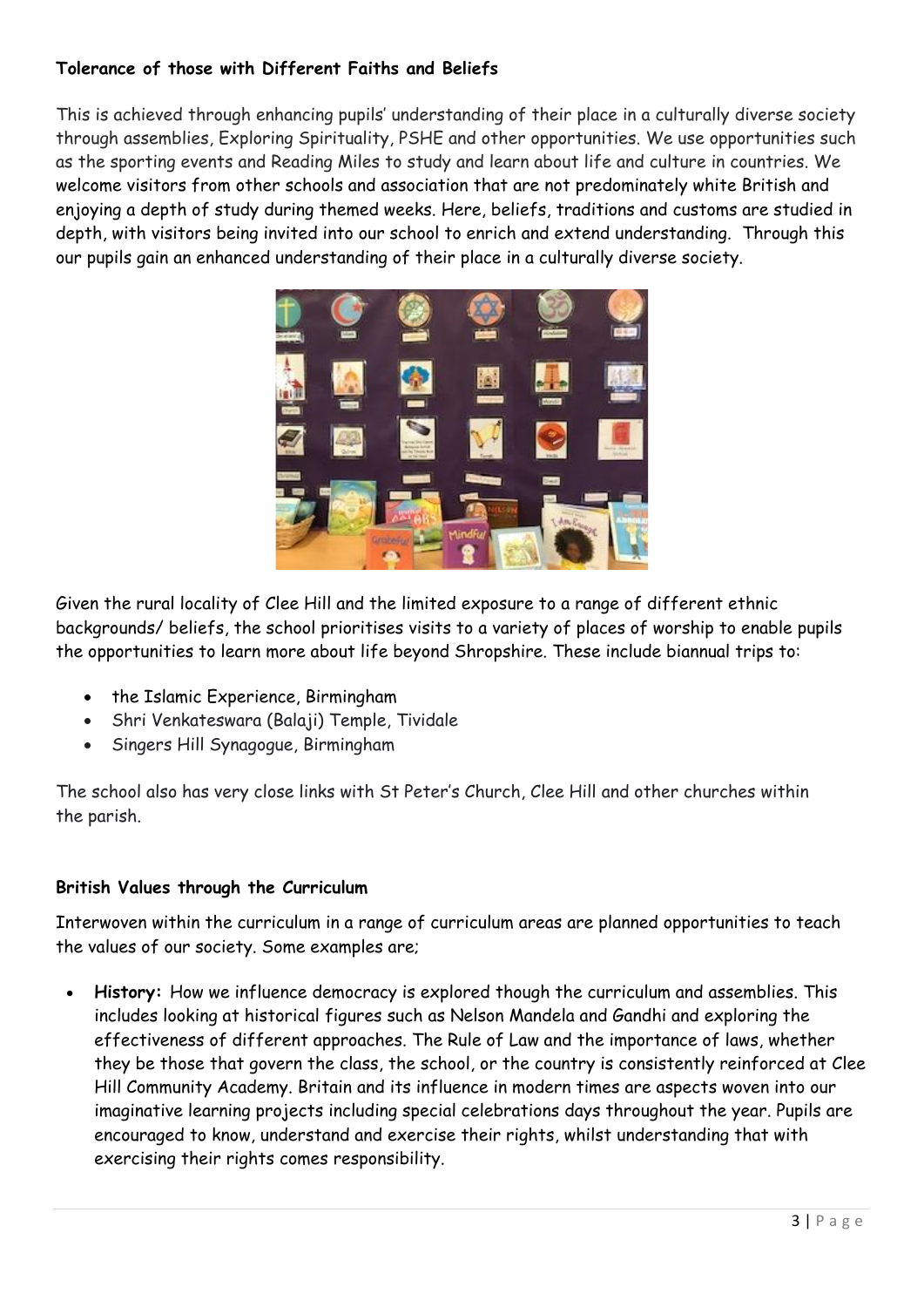- **Geography:** We ensure that pupils have a better understanding of what Britain is; learning more about its capital cities and counties, its rivers and mountains, and where Britain is in relation to the rest of Europe and other countries in the world.
- **Music:** During our assemblies, music, including British composers, are shared as a composer of the week and their music and global influence is discussed together.
- **Art:** The study of how British artists influence others around the world.
- **Exploring Spirituality:** Gaining a greater understanding of religious diversity and practices which covers key religions represented in the UK. All pupils have the opportunity to visits places of worship that are important to different to faiths. Clee Hill Community Academy actively promotes diversity through celebrations of different faiths and cultures.



- **Physical Education:** Promotion of the concept of "fair play", following and developing rules, inclusion, celebrating and rewarding success, being magnanimous in defeat and participation in activities that promote kinship and affiliation with others.
- **Computing:** Pupils are also taught about respect and bullying in the online world through our learning platform and though regular e-safety lessons.
- **School Council:** Promotion of democratic processes, fostering the concept and application of freedom of speech and group action to address needs and concerns. Key to this is the concept of holding others to account, including those in positions of influence and authority.
- **Educational visits:** Our broad range of educational visits and experiences outside of the classroom equips our pupils with the skills to make a positive contribution to their community as equal citizens, as well as being able to look at British heritage in more depth.
- **Community Events:** Clee Hill Community School has a key role in the local community. We work closely with charities and organisations such as 'The British Legion', Comic Relief, Children in Need, British Heart Foundation, Air Ambulance etc. We also are part of RotaKids which includes working with members of the community including local artists & photographers, raising money for local causes, attending local events, and completing heart start training. We encourage our pupils to interact with pupils from other schools, both within the SGET trust and outside the Trust, though organised activities.

### **Roles and Responsibilities**